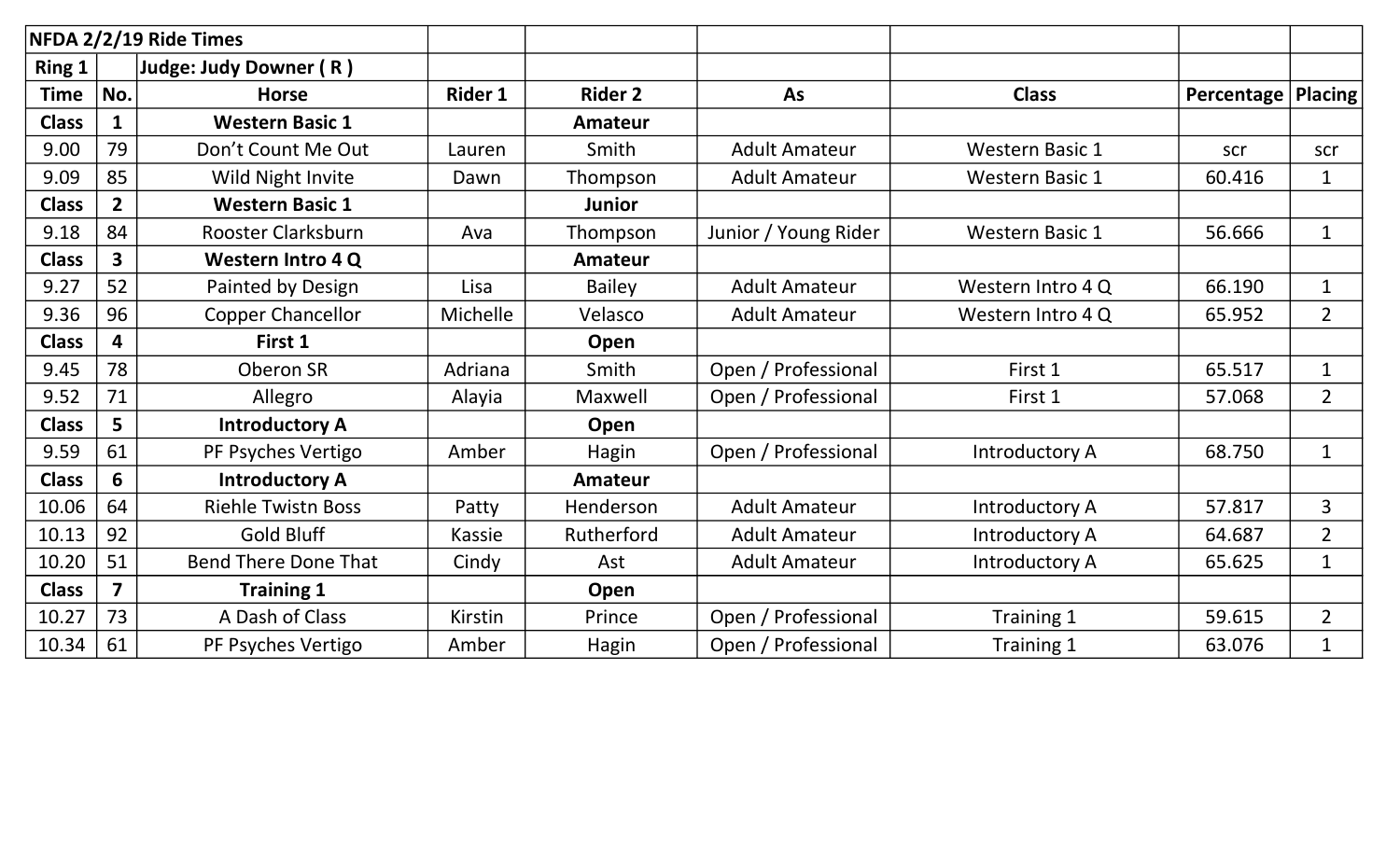| <b>Class</b> | 8  | First 2                         |                 | Open                   |                      |                                 |        |                |
|--------------|----|---------------------------------|-----------------|------------------------|----------------------|---------------------------------|--------|----------------|
| 10.55        | 71 | Allegro                         | Alayia          | Maxwell                | Open / Professional  | First 2                         | 56.571 | $\mathbf 1$    |
| <b>Class</b> | 9  | <b>Western Intro 1</b>          |                 | <b>Junior</b>          |                      |                                 |        |                |
| 11.02        | 55 | Zippin with Chocolet            | Mason           | <b>Davis</b>           | Junior / Young Rider | Western Intro 1                 | 62.272 | $\overline{2}$ |
| 11.11        | 69 | Lacey                           | Carli           | Lott                   | Junior / Young Rider | Western Intro 1                 | 63.181 | $\mathbf{1}$   |
| <b>Class</b> | 10 | First 1                         |                 | Amateur                |                      |                                 |        |                |
| 11.20        | 67 | <b>Pause For Fame</b>           | Kate            | Johnson-Bergman        | <b>Adult Amateur</b> | First 1                         | 56.896 | $\overline{2}$ |
| 11.27        | 89 | Horseshoe Bend's High Cotton    | <b>Michelle</b> | Velasco                | <b>Adult Amateur</b> | First 1                         | 67.931 | $\mathbf{1}$   |
| <b>Class</b> | 11 | <b>Western Basic 3</b>          |                 | <b>Amateur</b>         |                      |                                 |        |                |
| 11.34        | 79 | Don't Count Me Out              | Lauren          | Smith                  | <b>Adult Amateur</b> | <b>Western Basic 3</b>          | scr    | scr            |
| <b>Class</b> | 12 | First 3                         |                 | Amateur                |                      |                                 |        |                |
| 11.43        | 63 | Ali                             | Karen           | <b>Harkness Houser</b> | <b>Adult Amateur</b> | First 3                         | scr    | scr            |
| <b>Class</b> | 13 | Freestyle - Western - Basic Q   |                 | Junior                 |                      |                                 |        |                |
| 11.55        | 84 | <b>Rooster Clarksburn</b>       | Ava             | Thompson               | Junior / Young Rider | Freestyle - Western - Basic Q   | 66.285 | $\mathbf{1}$   |
| <b>Class</b> | 14 | Freestyle - Western - Level 1 Q |                 | <b>Junior</b>          |                      |                                 |        |                |
| 12.05        | 90 | Olenas Smokin Jet               | Hannah          | <b>Walters</b>         | Junior / Young Rider | Freestyle - Western - Level 1 Q | 59.411 | $\mathbf{1}$   |
| <b>Class</b> | 15 | Freestyle - Western - Level 2 Q |                 | Junior                 |                      |                                 |        |                |
| 12.15        | 87 | <b>Blessing</b>                 | Ellie           | Thompson               | Junior / Young Rider | Freestyle - Western - Level 2 Q | 52.625 | $\mathbf{1}$   |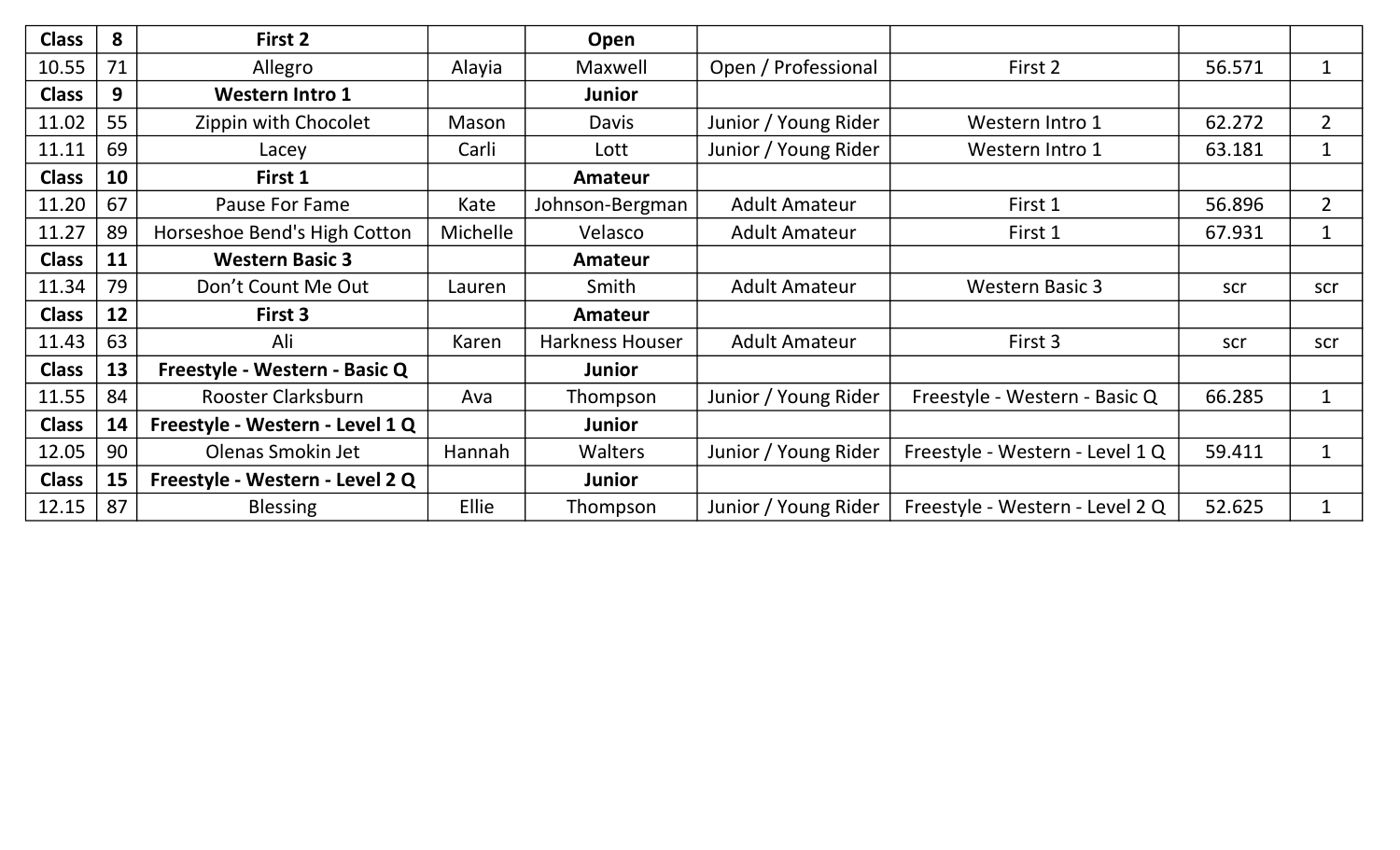| <b>Class</b> | 16 | <b>Training 2</b>            |                  | Amateur         |                      |                       |        |                |
|--------------|----|------------------------------|------------------|-----------------|----------------------|-----------------------|--------|----------------|
| 1.00         | 70 | <b>Badabing</b>              | Michele          | Martin          | <b>Adult Amateur</b> | Training 2            | 61.206 | 5              |
| 1.07         | 82 | Oberon SR                    | Lindsey          | Strubhar        | <b>Adult Amateur</b> | Training 2            | 62.586 | $\overline{4}$ |
| 1.14         | 83 | Pause For Fame               | Katie            | Szczepanik      | <b>Adult Amateur</b> | Training 2            | 64.310 | $\overline{2}$ |
| 1.21         | 93 | The Fancy Invitation         | Kelly            | <b>Barber</b>   | <b>Adult Amateur</b> | Training 2            | 60.172 | 6              |
| 1.28         | 56 | <b>Isabella</b>              | Kristen          | <b>DiFranco</b> | <b>Adult Amateur</b> | Training 2            | 65.517 | $\mathbf{1}$   |
| 1.35         | 80 | Sophia                       | <b>Diana</b>     | <b>Stevens</b>  | <b>Adult Amateur</b> | Training 2            | 54.655 | $\overline{7}$ |
| 1.42         | 58 | Sheza Diversify              | Hope             | Greig           | <b>Adult Amateur</b> | Training 2            | 63.793 | $\overline{3}$ |
| <b>Class</b> | 17 | <b>Western Intro 3</b>       |                  | <b>Junior</b>   |                      |                       |        |                |
| 1.49         | 54 | Briga San                    | Aaliagh          | Cutting         | Junior / Young Rider | Western Intro 3       | 56.500 | $\overline{4}$ |
| 1.58         | 65 | <b>Dolly</b>                 | <b>Mylee</b>     | Hinson          | Junior / Young Rider | Western Intro 3       | 56.250 | $\overline{2}$ |
| 2.07         | 81 | Miss Little Jill             | <b>Cate Rose</b> | Stroble         | Junior / Young Rider | Western Intro 3       | scr    | scr            |
| <b>Class</b> | 18 | <b>Introductory A</b>        |                  | <b>Junior</b>   |                      |                       |        |                |
| 2.16         | 72 | Lyla                         | Emilia           | Miller          | Junior / Young Rider | Introductory A        | 60.937 | $\mathbf{1}$   |
| <b>Class</b> | 19 | <b>Suitability - In Hand</b> |                  | Amateur         |                      |                       |        |                |
| 2.37         | 66 | <b>Maximus TBF</b>           | Kate             | Johnson-Bergman | <b>Adult Amateur</b> | Suitability - In Hand | 75.050 | $\mathbf{1}$   |
| <b>Class</b> | 20 | Western Level 1 - 1          |                  | Amateur         |                      |                       |        |                |
| 2.51         | 77 | Saqlawis Nyte Of Fame        | <b>LYNN</b>      | <b>SHINKLE</b>  | <b>Adult Amateur</b> | Western Level 1 - 1   | 58.333 | $\mathbf{1}$   |
| <b>Class</b> | 21 | Western Level 1 - 4 Q        |                  | <b>Junior</b>   |                      |                       |        |                |
| 3.00         | 62 | Zippin with Chocolet         | Taylor           | Hammann         | Junior / Young Rider | Western Level 1 - 4 Q | 67.308 | $\mathbf{1}$   |
| 3.18         | 90 | Olenas Smokin Jet            | Hannah           | Walters         | Junior / Young Rider | Western Level 1 - 4 Q | 53.846 | $\overline{2}$ |
| <b>Class</b> | 22 | Western Level 1 - 4 Q        |                  | Open            |                      |                       |        |                |
| 3.09         | 91 | Ms Awesome Rodder            | Hannah           | <b>Williams</b> | Open / Professional  | Western Level 1 - 4 Q | 63.846 | $\mathbf{1}$   |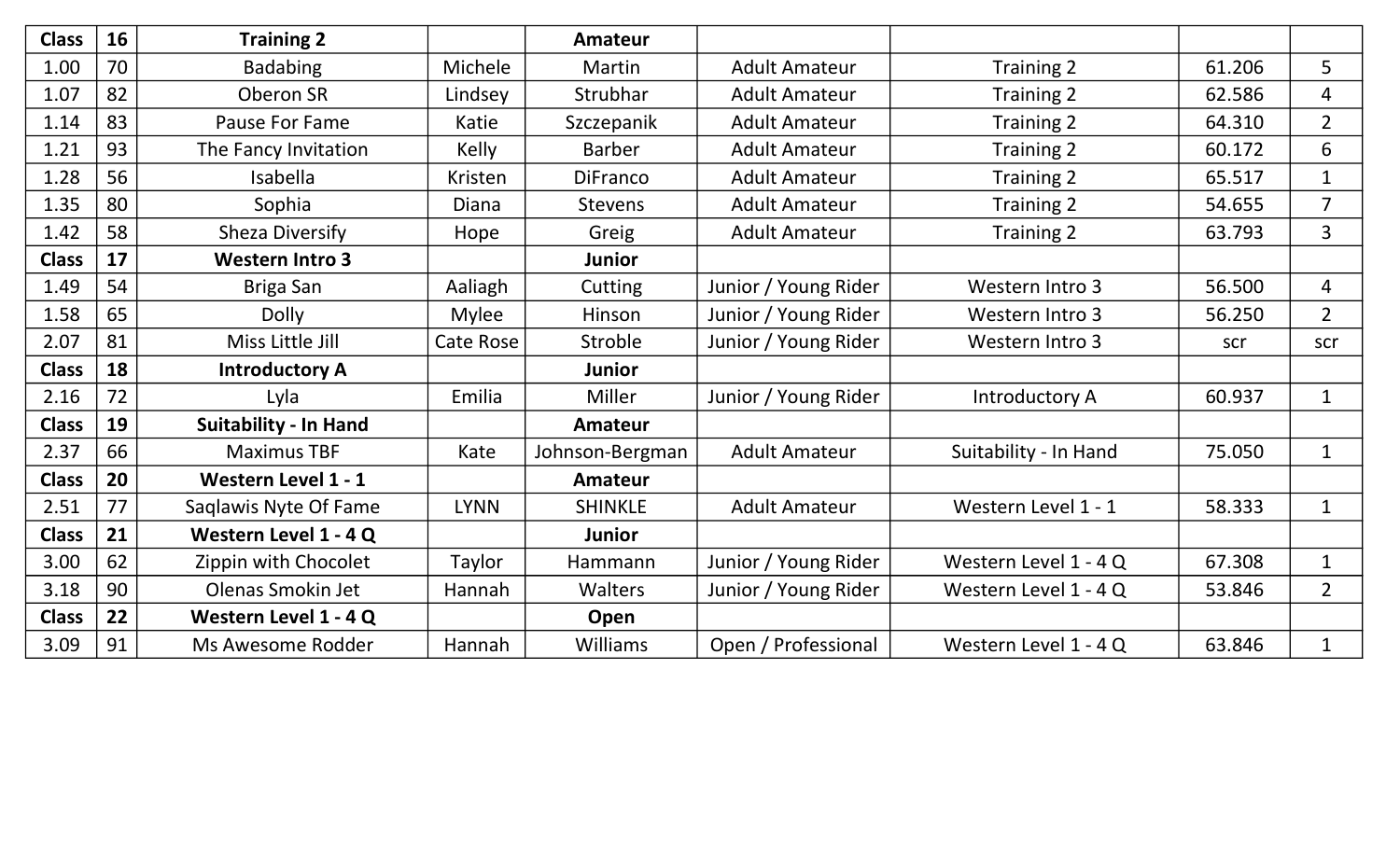| <b>Class</b>  | 23  | Training 3 Q                |                | <b>Junior</b>   |                      |                       |                             |                |
|---------------|-----|-----------------------------|----------------|-----------------|----------------------|-----------------------|-----------------------------|----------------|
| 3.27          | 60  | Mr. Davidson                | Sarah          | Grimm           | Junior / Young Rider | Training 3 Q          | 69.137                      | $\mathbf{1}$   |
| 3.34          | 75  | Abbey                       | Eilish         | Rooney          | Junior / Young Rider | Training 3 Q          | 57.413                      | $\overline{4}$ |
| 3.41          | 59  | Matanzas                    | Emma           | Grimm           | Junior / Young Rider | Training 3 Q          | 65.345                      | $2^{\circ}$    |
| 3.48          | 53  | Sammy                       | Devyn          | <b>Childers</b> | Junior / Young Rider | Training 3 Q          | 61.896                      | 3              |
|               |     |                             |                |                 |                      |                       |                             |                |
| <b>Ring 2</b> |     | Judge : Sue Clarke (L)      |                |                 |                      |                       |                             |                |
| <b>Time</b>   | No. | <b>Horse</b>                | <b>Rider 1</b> | <b>Rider 2</b>  | As                   | <b>Class</b>          | <b>Percentage   Placing</b> |                |
| <b>Class</b>  | 24  | <b>Western Basic 4 Q</b>    |                | <b>Amateur</b>  |                      |                       |                             |                |
| 10.00         | 79  | Don't Count Me Out          | Lauren         | Smith           | <b>Adult Amateur</b> | Western Basic 4 Q     | scr                         | scr            |
| 10.09         | 85  | Wild Night Invite           | Dawn           | Thompson        | <b>Adult Amateur</b> | Western Basic 4 Q     | 62.600                      | $\mathbf{1}$   |
| <b>Class</b>  | 25  | <b>Western Basic 4 Q</b>    |                | <b>Junior</b>   |                      |                       |                             |                |
| 10.18         | 84  | Rooster Clarksburn          | Ava            | Thompson        | Junior / Young Rider | Western Basic 4 Q     | 64.400                      | $\mathbf{1}$   |
| <b>Class</b>  | 26  | <b>Western Intro 2</b>      |                | Amateur         |                      |                       |                             |                |
| 10.27         | 52  | Painted by Design           | Lisa           | <b>Bailey</b>   | <b>Adult Amateur</b> | Western Intro 2       | 57.500                      | $\mathbf{1}$   |
| <b>Class</b>  | 27  | Introductory B Q            |                | Amateur         |                      |                       |                             |                |
| 10.36         | 58  | <b>Sheza Diversify</b>      | Hope           | Greig           | <b>Adult Amateur</b> | Introductory B Q      | 65.937                      | $\overline{3}$ |
| 10.43         | 64  | <b>Riehle Twistn Boss</b>   | Patty          | Henderson       | <b>Adult Amateur</b> | Introductory B        | 67.812                      | $\overline{2}$ |
| 10.50         | 92  | Gold Bluff                  | Kassie         | Rutherford      | <b>Adult Amateur</b> | Introductory B        | 63.437                      | 4              |
| 10.57         | 51  | <b>Bend There Done That</b> | Cindy          | Ast             | <b>Adult Amateur</b> | Introductory B Q      | 70.625                      | $\mathbf{1}$   |
| <b>Class</b>  | 28  | <b>Introductory B</b>       |                | Open            |                      |                       |                             |                |
| 11.04         | 61  | PF Psyches Vertigo          | Amber          | Hagin           | Open / Professional  | <b>Introductory B</b> | 69.687                      | $\mathbf 1$    |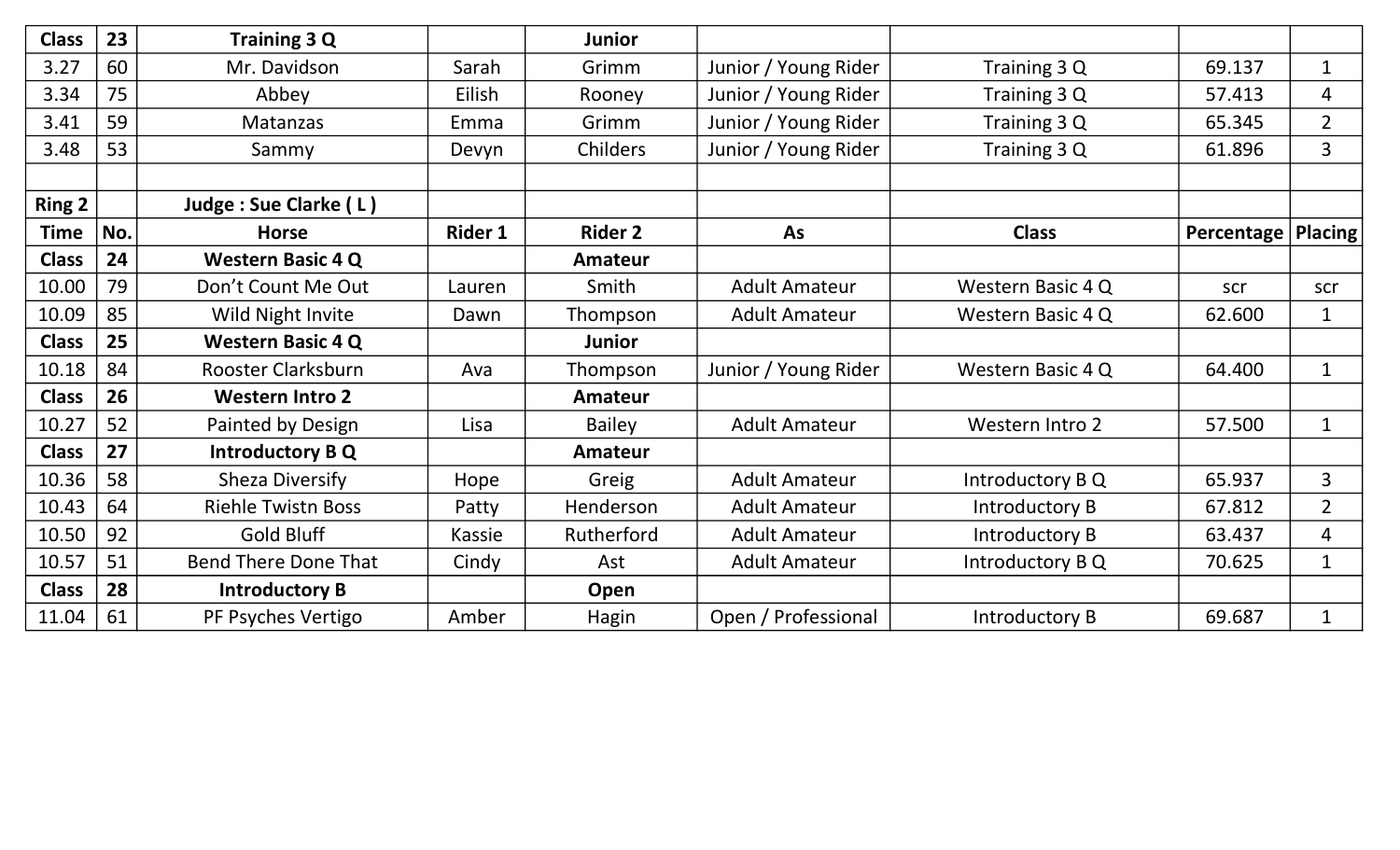| <b>Class</b> | 29 | <b>Training 1</b>          |                | Amateur                |                      |                     |        |                |
|--------------|----|----------------------------|----------------|------------------------|----------------------|---------------------|--------|----------------|
| 11.11        | 58 | <b>Sheza Diversify</b>     | Hope           | Greig                  | <b>Adult Amateur</b> | Training 1          | 65.769 | $\overline{2}$ |
| 11.18        | 56 | Isabella                   | <b>Kristen</b> | <b>DiFranco</b>        | <b>Adult Amateur</b> | Training 1          | 69.038 | $\mathbf{1}$   |
| 11.25        | 80 | Sophia                     | Diana          | <b>Stevens</b>         | <b>Adult Amateur</b> | Training 1          | 59.423 | $\overline{3}$ |
| <b>Class</b> | 30 | <b>Training 3</b>          |                | Open                   |                      |                     |        |                |
| 11.32        | 73 | A Dash of Class            | <b>Kirstin</b> | Prince                 | Open / Professional  | Training 3 Q        | 61.896 | $\overline{2}$ |
| 11.39        | 61 | PF Psyches Vertigo         | Amber          | Hagin                  | Open / Professional  | Training 3          | 62.758 | $\mathbf{1}$   |
| <b>Class</b> | 31 | Third 1                    |                | Amateur                |                      |                     |        |                |
| 12.30        | 76 | <b>Willow's Dream</b>      | Marge          | Savage                 | <b>Adult Amateur</b> | Third 1             | scr    | scr            |
| <b>Class</b> | 32 | <b>Western Intro 2</b>     |                | <b>Junior</b>          |                      |                     |        |                |
| 12.37        | 55 | Zippin with Chocolet       | Mason          | <b>Davis</b>           | Junior / Young Rider | Western Intro 2     | 57.222 | $\overline{2}$ |
| 12.46        | 69 | Lacey                      | Carli          | Lott                   | Junior / Young Rider | Western Intro 2     | 61.666 | $\mathbf{1}$   |
| <b>Class</b> | 33 | Second 1                   |                | <b>Amateur</b>         |                      |                     |        |                |
| 12.55        | 68 | Hotse T. Blackstone        | Lisa           | Kaatz                  | <b>Adult Amateur</b> | Second 1            | 63.648 | $\mathbf{1}$   |
| 1.04         | 63 | Ali                        | Karen          | <b>Harkness Houser</b> | <b>Adult Amateur</b> | Second 1            | 50.270 | $2^{\circ}$    |
| <b>Class</b> | 34 | Western Level 1 - 2        |                | <b>Amateur</b>         |                      |                     |        |                |
| 1.13         | 77 | Saqlawis Nyte Of Fame      | <b>LYNN</b>    | <b>SHINKLE</b>         | <b>Adult Amateur</b> | Western Level 1 - 2 | 60.535 | $\mathbf{1}$   |
| <b>Class</b> | 35 | <b>Western Level 1 - 2</b> |                | <b>Junior</b>          |                      |                     |        |                |
| 1.22         | 62 | Zippin with Chocolet       | Taylor         | Hammann                | Junior / Young Rider | Western Level 1 - 2 | 67.500 | $\mathbf{1}$   |
| <b>Class</b> | 36 | Western Level 1 - 2        |                | Open                   |                      |                     |        |                |
| 1.31         | 91 | Ms Awesome Rodder          | Hannah         | Williams               | Open / Professional  | Western Level 1 - 2 | 66.785 | $\mathbf{1}$   |
| <b>Class</b> | 37 | Western Level 1 - 3        |                | <b>Junior</b>          |                      |                     |        |                |
| 1.40         | 90 | Olenas Smokin Jet          | Hannah         | Walters                | Junior / Young Rider | Western Level 1 - 3 | 54.814 | $\mathbf{1}$   |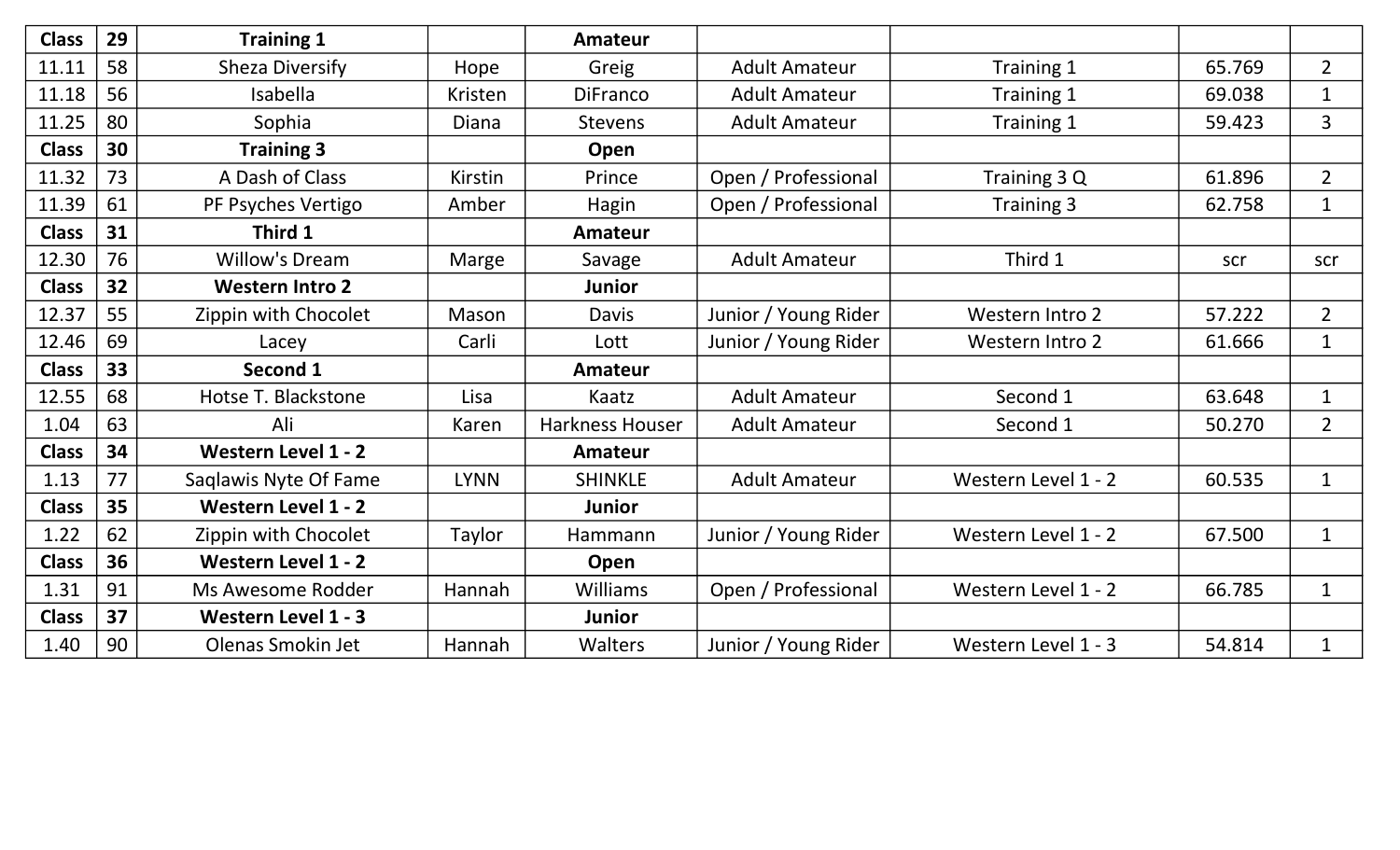| <b>Class</b> | 38 | Western Level 2 - 4 Q  |                | <b>Junior</b>  |                      |                       |        |                |
|--------------|----|------------------------|----------------|----------------|----------------------|-----------------------|--------|----------------|
| 1.49         | 87 | <b>Blessing</b>        | Ellie          | Thompson       | Junior / Young Rider | Western Level 2 - 4 Q | 59.032 | $\mathbf{1}$   |
| <b>Class</b> | 39 | Second 3 Q             |                | Open           |                      |                       |        |                |
| 1.58         | 57 | <b>Braveheart</b>      | Suzanne        | Graham         | Open / Professional  | Second 3 Q            | 66.309 | $\mathbf{1}$   |
| <b>Class</b> | 40 | Third 3 Q              |                | Open           |                      |                       |        |                |
| 2.05         | 94 | <b>Battle Plan</b>     | Kirstin        | Prince         | Open / Professional  | Third 3 Q             | 57.000 | $\mathbf{1}$   |
| <b>Class</b> | 41 | <b>Training 1</b>      |                | <b>Junior</b>  |                      |                       |        |                |
| 2.26         | 60 | Mr. Davidson           | Sarah          | Grimm          | Junior / Young Rider | Training 1            | 67.692 | $\mathbf{1}$   |
| 2.33         | 75 | Abbey                  | Eilish         | Rooney         | Junior / Young Rider | Training 1            | 50.769 | $\overline{2}$ |
| <b>Class</b> | 42 | First 1                |                | <b>Junior</b>  |                      |                       |        |                |
| 2.40         | 59 | Matanzas               | Emma           | Grimm          | Junior / Young Rider | First 1               | 61.034 | $\mathbf{1}$   |
| 2.47         | 53 | Sammy                  | Devyn          | Childers       | Junior / Young Rider | First 1               | 60.172 | $\overline{2}$ |
| <b>Class</b> | 43 | <b>Training 3 Q</b>    |                | <b>Amateur</b> |                      |                       |        |                |
| 2.54         | 58 | <b>Sheza Diversify</b> | Hope           | Greig          | <b>Adult Amateur</b> | Training 3 Q          | 59.827 | $\overline{4}$ |
| 3.01         | 95 | Czechmate              | Lou Ellen      | Hartley        | <b>Adult Amateur</b> | Training 3 Q          | 63.620 | $\mathbf{1}$   |
| 3.08         | 74 | <b>Braveheart</b>      | Karen          | Putzke         | <b>Adult Amateur</b> | Training 3 Q          | ns     | ns             |
| 3.15         | 88 | And A Nod              | <b>Barbara</b> | Turner         | <b>Adult Amateur</b> | Training 3 Q          | 62.931 | $\overline{2}$ |
| 3.22         | 70 | <b>Badabing</b>        | Michele        | Martin         | <b>Adult Amateur</b> | Training 3 Q          | 61.206 | $\overline{3}$ |
| 3.29         | 82 | Oberon SR              | Lindsey        | Strubhar       | <b>Adult Amateur</b> | Training 3 Q          | elim   | elim           |
| 3.36         | 83 | Pause For Fame         | Katie          | Szczepanik     | <b>Adult Amateur</b> | Training 3 Q          | 59.137 | 5              |
| 3.43         | 80 | Sophia                 | <b>Diana</b>   | <b>Stevens</b> | <b>Adult Amateur</b> | Training 3 Q          | 57.241 | 6              |
| <b>Class</b> | 44 | <b>Introductory BQ</b> |                | <b>Junior</b>  |                      |                       |        |                |
| 3.50         | 72 | Lyla                   | Emilia         | Miller         | Junior / Young Rider | Introductory B Q      | 60.937 | $\mathbf{1}$   |